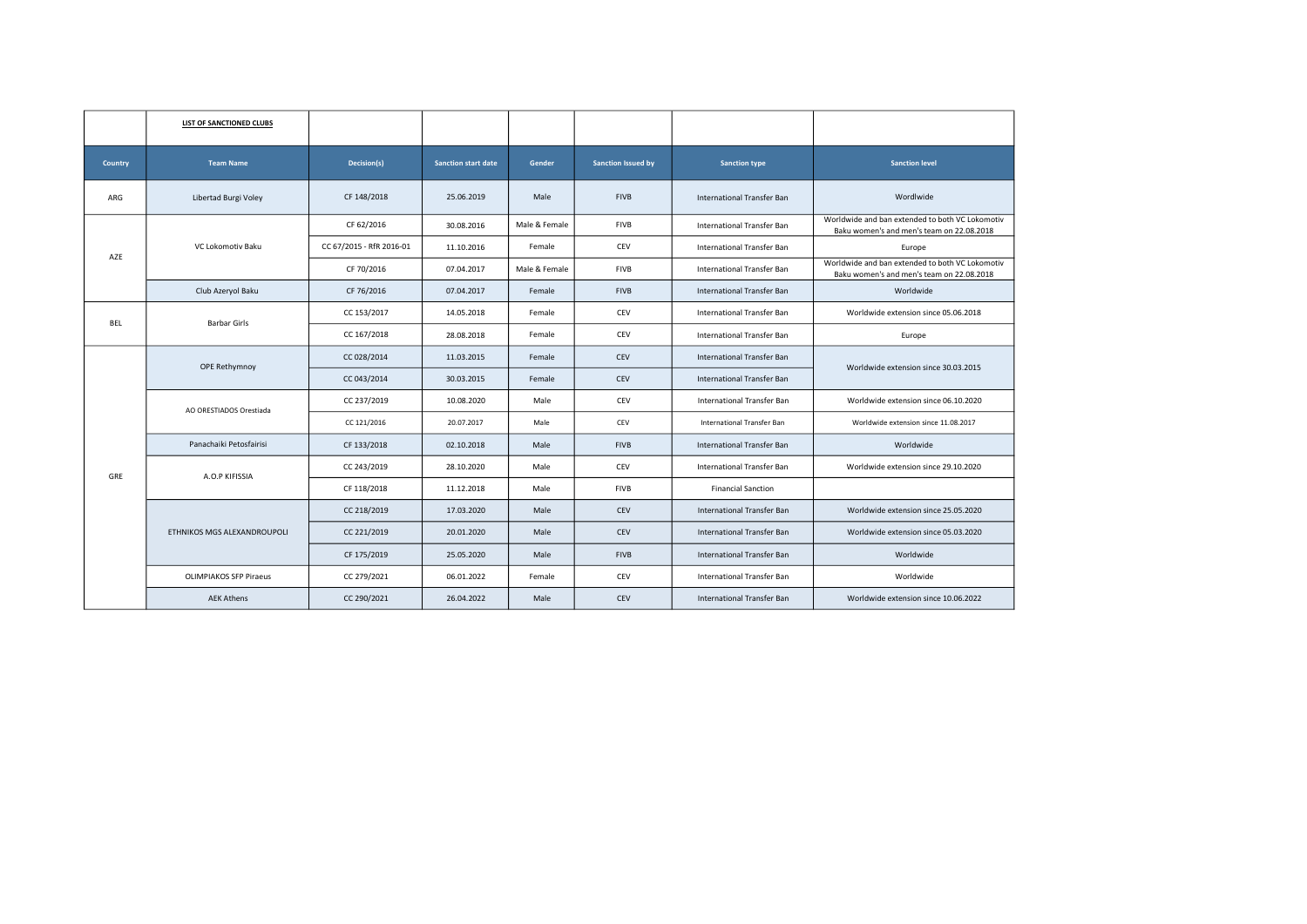| <b>Country</b> | <b>Team Name</b>                                   | Decision(s)              | <b>Sanction start date</b> | Gender | <b>Sanction Issued by</b> | <b>Sanction type</b>                                                  | <b>Sanction level</b>                |
|----------------|----------------------------------------------------|--------------------------|----------------------------|--------|---------------------------|-----------------------------------------------------------------------|--------------------------------------|
|                | Taavon Gonbad Volleyball Club                      | CF 34/2015               | 30.11.2015                 | Male   | <b>FIVB</b>               | International Transfer Ban                                            | Worldwide                            |
|                | Matin Varamin Sports Club                          | CF 53/2015               | 24.05.2016                 | Male   | <b>FIVB</b>               | International Transfer Ban                                            | Worldwide                            |
|                | Shahrdari Arak Volleyball Club                     | CF 91/2017               | 17.07.2017                 | Male   | <b>FIVB</b>               | International Transfer Ban                                            | Worldwide                            |
|                | Sazman Omran Shahdari Sari                         | CF 97/2017               | 12.09.2017                 | Male   | <b>FIVB</b>               | International Transfer Ban                                            | Worldwide                            |
|                |                                                    | CF 103/2017              | 29.11.2017                 | Male   | <b>FIVB</b>               | International Transfer Ban                                            |                                      |
|                |                                                    | CF 93/2017               | 16.02.2018 &<br>01.11.2019 | Male   | <b>FIVB</b>               | International Transfer Ban &<br><b>International Competitions Ban</b> |                                      |
| IRI            | Shahrdari Urmia Sport Club                         | CF 94/2017               | 16.02.2018 &<br>01.11.2019 | Male   | <b>FIVB</b>               | International Transfer Ban &<br><b>International Competitions Ban</b> | Worldwide                            |
|                |                                                    | CF 101/2017              | 16.02.2018 &<br>01.11.2019 | Male   | <b>FIVB</b>               | International Transfer Ban &<br>International Competitions Ban        |                                      |
|                |                                                    | CF 111/2017              | 21.08.2018 &<br>01.11.2019 | Male   | <b>FIVB</b>               | International Transfer Ban &<br><b>International Competitions Ban</b> |                                      |
|                | Volleyball Club Shahrdari Tabriz                   | CF 125/2018              | 11.06.2018 & 08.11.2019    | Male   | <b>FIVB</b>               | International Transfer Ban & International<br><b>Competitions Ban</b> | Worldwide                            |
|                |                                                    | CF126/2018               | 12/07/2018 & 08.11.2019    | Male   | <b>FIVB</b>               | International Transfer Ban & International<br><b>Competitions Ban</b> |                                      |
|                | Shahrdari Varamin Club                             | CF 135/2018              | 05.03.2019 & 07.10.2019    | Male   | <b>FIVB</b>               | International Transfer Ban & International<br><b>Competitions Ban</b> | Worldwide                            |
|                | Saipa Sport Club                                   | CF 132/2018              | 30.11.2018                 | Male   | FIVB                      | International Transfer Ban                                            |                                      |
|                |                                                    | CF 143/2018              | 05.03.2019                 | Male   | FIVB                      | International Transfer Ban                                            | Worldwide                            |
| <b>ISR</b>     | V.B. Club Haifa Neve Shaanan                       | CC 281/2021              | 04.02.2022                 | Female | CEV                       | International Transfer Ban                                            | Worldwide                            |
|                | Callipo Sport                                      | CC 287/2021              | 06.04.2022                 | Male   | CEV                       | International Transfer Ban                                            | Europe                               |
|                | Neruda Volley S/S/D/A/R/L/                         | CF 114/2017              | 09.03.2018                 | Female | <b>FIVB</b>               | International Transfer Ban                                            | Worldwide                            |
|                | Biancorrosso Volley s/s/d/r/l (Volley<br>Piacenza) | CC 170/2018              | 27.08.2018                 | Male   | CEV                       | International Transfer Ban                                            | Europe                               |
| <b>ITA</b>     | Polisportiva Cisterna 88                           | CF 74/2016 - RfR 2017-03 | 18.06.2018                 | Female | <b>FIVB</b>               | International Transfer Ban                                            | Worldwide                            |
|                | VOLALTO CASERTA 2.0                                | CC 201/2019              | 18.10.2019                 | Female | CEV                       | International Transfer Ban                                            | Worldwide extension since 03.08.2020 |
|                |                                                    | CC 202/2019              | 18.10.2019                 | Female | CEV                       | International Transfer Ban                                            | Worldwide extension since 03.08.2020 |
|                | Wealth Planet Perugia Volley S.S.D. a R.L.         | CC 274/2020              | 24.11.2021                 | Female | CEV                       | International Transfer Ban                                            | Europe                               |
|                | Jeunesse Bauchrieh                                 | CF 149/2018              | 05.08.2019                 | Male   | <b>FIVB</b>               | International Transfer Ban                                            | Worldwide                            |
| LIB            | Al Resallah Sarafand Volleyball Club               | CF 164/2019              | 20.01.2020                 | Male   | <b>FIVB</b>               | International Transfer Ban                                            | Worldwide                            |
|                | Speed Ball Chekka                                  | CF 169/2019              | 21.12.2021                 | Male   | <b>FIVB</b>               | International Transfer Ban                                            | Worldwide                            |
| <b>MNE</b>     | Jedinstvo Bemax                                    | CC 208/2019              | 15.10.2019                 | Male   | CEV                       | International Transfer Ban                                            | Wordlwide extension since 18.11.2019 |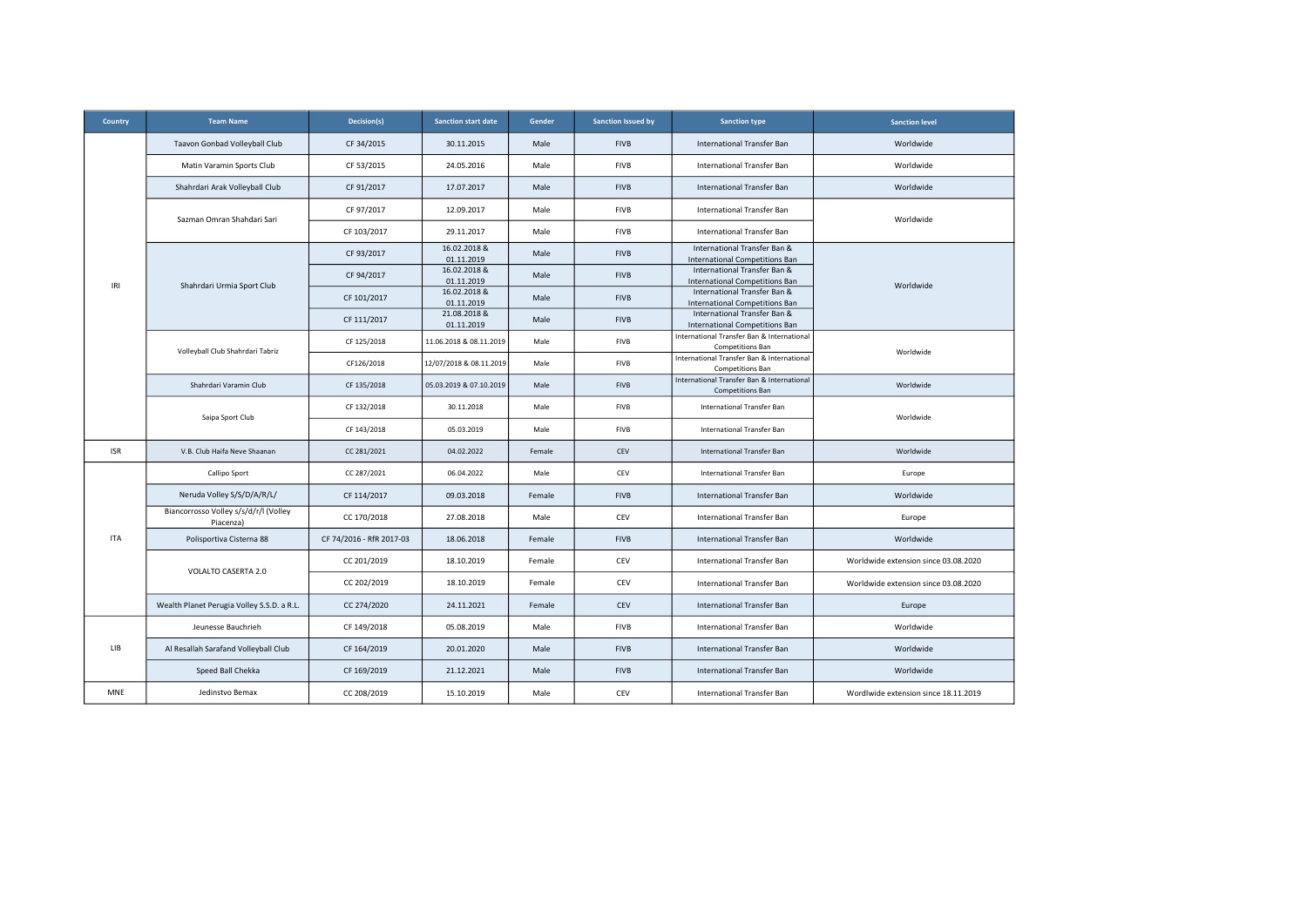| Country | <b>Team Name</b>                  | Decision(s)               | <b>Sanction start date</b> | Gender        | <b>Sanction Issued by</b> | <b>Sanction type</b>                                                                   | <b>Sanction level</b>                                                                                       |
|---------|-----------------------------------|---------------------------|----------------------------|---------------|---------------------------|----------------------------------------------------------------------------------------|-------------------------------------------------------------------------------------------------------------|
|         | MKS Dabrowa Gorznica              | CC 180/2018               | 05.11.2018                 | Male & Female | CEV                       | International Transfer Ban                                                             | Worlwide extension and ban extended to both MKS<br>Dabrowa Gorznica women's and men's team on<br>17.12.2018 |
|         |                                   | CC 179/2018               | 19.03.2019                 | Female        | CEV                       | International Transfer Ban                                                             | Worldwide extension since 26.04.2016                                                                        |
|         |                                   | CC 143/2017 - RfR 2018-03 | 06.11.2018                 | Female        | FIVB                      | International Transfer Ban                                                             | Worldwide                                                                                                   |
|         | PTPS Pila                         | CF 141/2018               | 19.02.2019                 | Female        | <b>FIVB</b>               | International Transfer Ban                                                             | Worldwide                                                                                                   |
|         |                                   | CC 219/2019               | 22.01.2020                 | Female        | CEV                       | International Transfer Ban                                                             | Worldwide extension since 04.03.2020                                                                        |
|         |                                   | CC 230/2019               | 04.05.2020                 | Female        | CEV                       | International Transfer Ban &<br><b>International Competitions Ban</b>                  | Worldwide extension since 18.06.2020 & 16.09.2020                                                           |
|         | SK Espadon Szczecin               | CC 158/2017               | 30.01.2018                 | Male          | CEV                       | International Transfer Ban                                                             | Worldwide extension since 05.08.2019                                                                        |
| POL     | Volley Torun S/A/                 | CC 183/2018               | 08.03.2019                 | Female        | CEV                       | International Transfer Ban                                                             | Worldwide extension since 11.04.2019                                                                        |
|         | Wisla Warszawa                    | CC 190/2018               | 07.06.2019<br>&15.01.2020  | Female        | CEV                       | International Transfer Ban &<br>Prohibition to register and line-up<br>foreign players | Worldwide extension since 05.08.2019                                                                        |
|         |                                   | CC 212/2019               | 09.01.2020                 | Female        | CEV                       | International Transfer Ban                                                             | Worldwide extension since 10.02.2020                                                                        |
|         | <b>KSZO OSTROWIEC SA</b>          | CC 211/2019               | 09.01.2020                 | Female        | CEV                       | International Transfer Ban                                                             | Worldwide extension since 10.02.2020                                                                        |
|         |                                   | CC 215/2019               | 21.02.2020                 | Female        | CEV                       | International Transfer Ban                                                             | Worlwide extension since 24.03.2020                                                                         |
|         | Projekt Warszawa                  | CC260/2020                | 23.08.2021                 | Male          | CEV                       | International Transfer Ban                                                             | Worldwide extension since 24.09.2021                                                                        |
|         | Budowlani Łódź                    | CC263/2020                | 12.10.2021                 | Female        | CEV                       | <b>International Transfer Ban</b>                                                      | Worldwide                                                                                                   |
|         |                                   | CC249/2019                | 11.01.2022                 | Female        | CEV                       | International Transfer Ban                                                             | Worldwide                                                                                                   |
|         | Club Sportiv Volei 2004 Constanta | CF 04/2013                | 03.02.2014                 | Female        | <b>FIVB</b>               | <b>International Transfer Ban</b>                                                      | Worldwide                                                                                                   |
|         | Club Sportiv Municipia Satu mare  | CC 063/2015               | 14.03.2016                 | Female        | CEV                       | International Transfer Ban                                                             | Worldwide extension since 04.04.2016                                                                        |
|         | <b>CVM Tomis Constanta</b>        | CC 075/2015               | 31.05.2016                 | Male          | CEV                       | <b>International Transfer Ban</b>                                                      | Worldwide extension since 31.05.2016                                                                        |
|         | Volei Club Unic Piatra Neamt      | CC 025/2014               | 12.09.2014                 | Female        | CEV                       | International Transfer Ban                                                             | Worldwide extension since 12.09.2014                                                                        |
|         |                                   | CC 026/2014               | 12.09.2014                 | Female        | CEV                       | International Transfer Ban                                                             |                                                                                                             |
| ROU     | AS Caransebes                     | CC 145/2017               | 24.04.2018                 | Male          | CEV                       | International Transfer Ban                                                             | Worldwide extension since 17.05.2018                                                                        |
|         |                                   | CC 228/2019               | 23.03.2020                 | Male          | CEV                       | International Transfer Ban                                                             | Worldwide extension since 29.04.2020                                                                        |
|         | A.C.S. Volei Municipal Zalau      | CC 220/2019               | 09.06.2020                 | Male          | CEV                       | International Transfer Ban                                                             | Worldwide extension since 12.08.2020                                                                        |
|         |                                   | CC 244/2019               | 24.06.2020                 | Male          | CEV                       | International Transfer Ban                                                             | Worldwide extension since 11.08.2020                                                                        |
|         |                                   | CC 288/2021               | 04.04.2022                 | Female        | CEV                       | International Transfer Ban                                                             | Worldwide extension since 9.05.2022                                                                         |
|         | CSU Medicina Targu Mures          | CC 285/2021               | 19.04.2022                 | Female        | CEV                       | International Transfer Ban                                                             | Worldwide extension since 24.05.2022                                                                        |
|         |                                   | CC 292/2021               | 20.04.2022                 | Female        | CEV                       | International Transfer Ban                                                             | Worldwide extension since 31.05.2022                                                                        |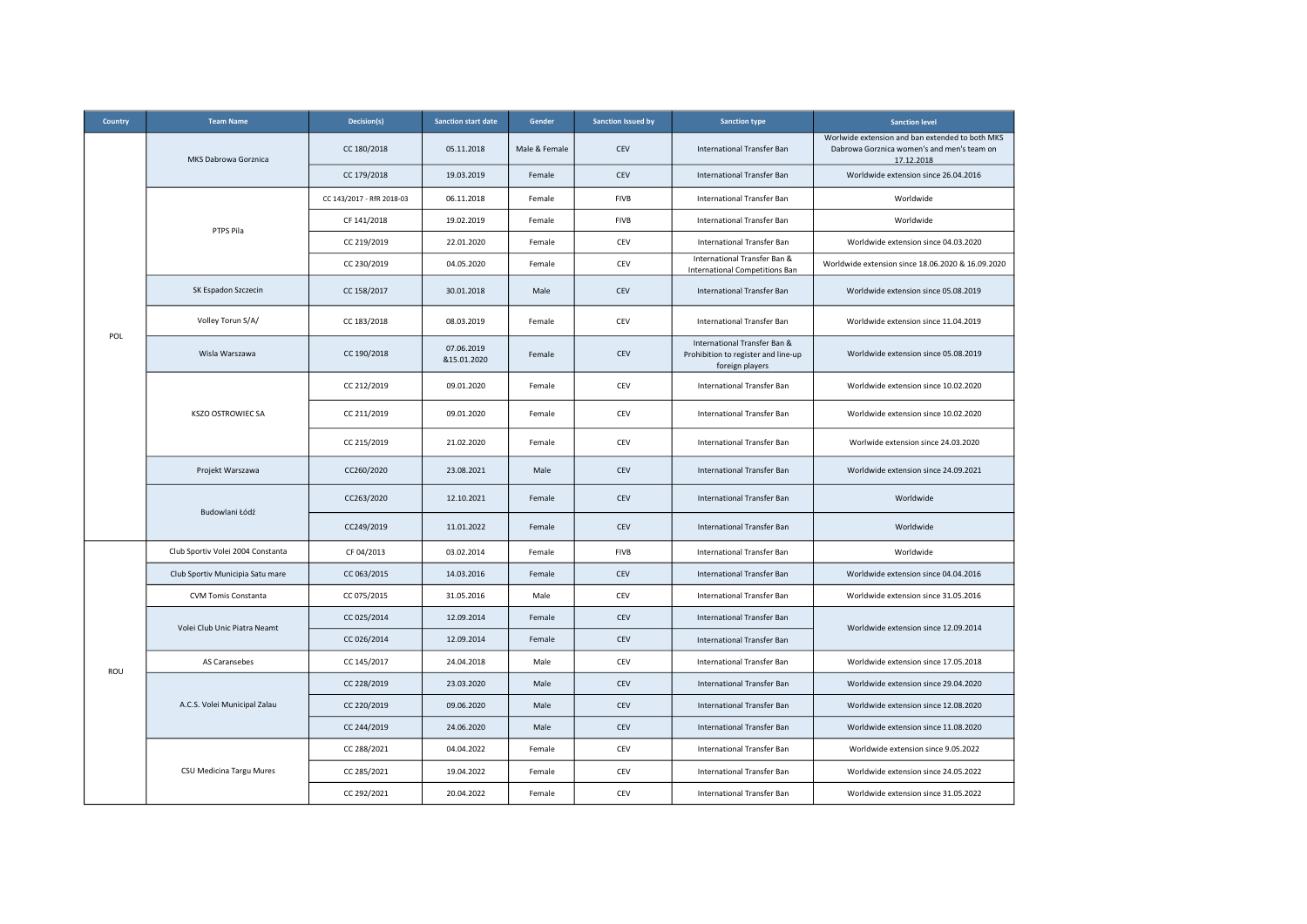| Country    | <b>Team Name</b>              | Decision(s)                                | <b>Sanction start date</b> | Gender | <b>Sanction Issued by</b> | <b>Sanction type</b>                                                  | <b>Sanction level</b>                |
|------------|-------------------------------|--------------------------------------------|----------------------------|--------|---------------------------|-----------------------------------------------------------------------|--------------------------------------|
|            | Iskra Odintsovo               | Leonardo Cruz Miranda v<br>Iskra Odintsovo | 02.06.2014                 | Male   | <b>FIVB</b>               | <b>International Transfer Ban</b>                                     | Worldwide                            |
|            | Gubernya Nizhny Novgorod      | CC 041/2014                                | 05.08.2015                 | Male   | CEV                       | International Transfer Ban                                            | Worldwide extension since 30.09.2015 |
|            |                               | CC 042/2014                                | 05.08.2015                 | Male   | CEV                       | International Transfer Ban                                            |                                      |
|            | Volleyball Club Omichka       | CC 035/2014                                | 26.11.2015                 | Female | CEV                       | International Transfer Ban                                            | Worldwide extension since 09.10.2015 |
| <b>RUS</b> |                               | CAS 2014/O/3748                            | 29.03.2016                 | Female | <b>FIVB</b>               | <b>International Transfer Ban</b>                                     |                                      |
|            |                               | CC 053/2015                                | 04.11.2015 & 23.01.2020    | Female | CEV                       | International Transfer Ban & International<br>Competitions Ban        | Worldwide extension since 30.11.2015 |
|            |                               | CF 044/2015                                | 31.05.2016 & 23.01.2020    | Male   | <b>FIVB</b>               | International Transfer Ban & International<br><b>Competitions Ban</b> |                                      |
|            | Dinamo Krasnodar              | CF 58/2016                                 | 07.04.2017 & 23.01.2020    | Female | FIVB                      | International Transfer Ban & International<br><b>Competitions Ban</b> |                                      |
|            |                               | CF 45/2015 - RfR 2016-02                   | 17.07.2017 & 23.01.2020    | Male   | <b>FIVB</b>               | International Transfer Ban & International<br>Competitions Ban        | Worldwide                            |
|            |                               | CF 46/2015 - RfR 2016-03                   | 17.07.2017 & 23.01.2020    | Male   | <b>FIVB</b>               | International Transfer Ban & International<br><b>Competitions Ban</b> |                                      |
|            |                               | CF 56/2016 - RfR 2016-07                   | 12.10.2017 & 23.01.2020    | Female | <b>FIVB</b>               | International Transfer Ban & International<br><b>Competitions Ban</b> |                                      |
|            |                               | CC 064/2015 - RfR 2016-04                  | 24.10.2017 & 23.01.2020    | Male   | <b>FIVB</b>               | International Transfer Ban & International<br>Competitions Ban        |                                      |
|            | Sakhalin                      | CC 197/2019                                | 05.08.2019                 | Female | CEV                       | <b>International Transfer Ban</b>                                     | Worldwide extension since 19/09/2019 |
|            | YAROSLAVICH YAROSLAVL         | CC 203/2019                                | 14.10.2019                 | Male   | CEV                       | International Transfer Ban                                            | Worldwide extension since 25.11.2019 |
| <b>SLO</b> | <b>VKP BYSTRINA SPU NITRA</b> | CC 186/2018                                | 08.04.2019                 | Male   | <b>CEV</b>                | International Transfer Ban                                            | Worldwide extension since 21/05/2019 |
| SUI        | Dragon Pallavolo Lugano       | CC 091/2016                                | 18.11.2016                 | Male   | CEV                       | International Transfer Ban                                            | Worldwide extension since 08/05/2017 |
|            |                               | CC 092/2016                                | 07.09.2016                 | Male   | CEV                       | International Transfer Ban                                            |                                      |
| <b>TUN</b> | Etoile Sportive du Sahel      | CF 138/2018                                | 11.12.2018                 | Male   | <b>FIVB</b>               | International Transfer Ban                                            | Worldwide                            |
|            |                               | CF 142/2018                                | 19.02.2019                 | Male   | <b>FIVB</b>               | International Transfer Ban                                            |                                      |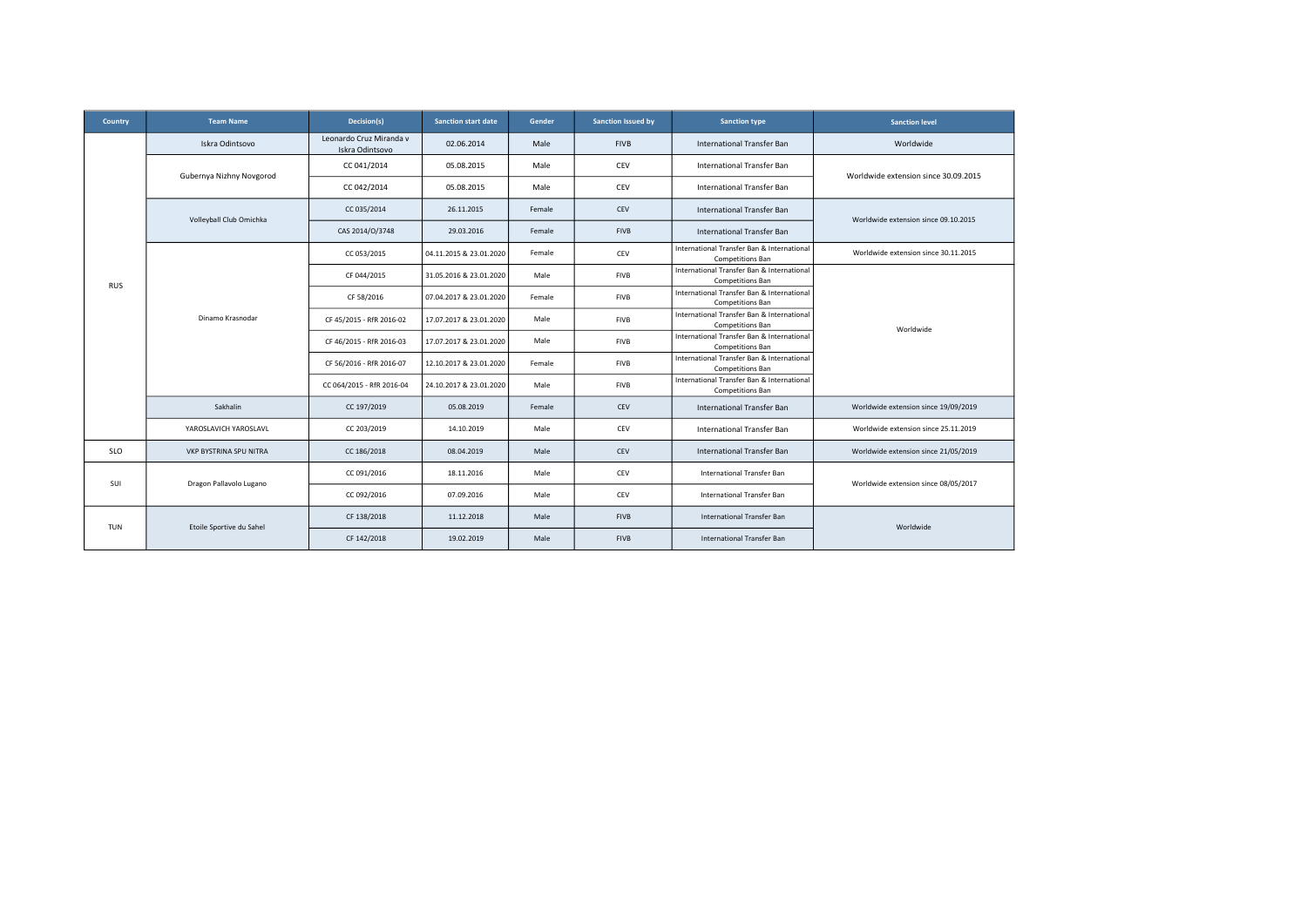| Country | <b>Team Name</b>                                     | Decision(s) | <b>Sanction start date</b> | Gender | Sanction Issued by | <b>Sanction type</b>                                    | <b>Sanction level</b>                |
|---------|------------------------------------------------------|-------------|----------------------------|--------|--------------------|---------------------------------------------------------|--------------------------------------|
|         | Bursa Yenisehir Bld/                                 | CC 006/2013 | 12.12.2013                 | Male   | <b>FIVB</b>        | International Transfer Ban<br><b>Financial Sanction</b> | Worldwide                            |
|         | Karsiyaka Spor Kulübü                                | CF 42/2015  | 01.12.2015                 | Female | <b>FIVB</b>        | International Transfer Ban                              | Worldwide                            |
|         |                                                      | CC 106/2016 | 14.02.2017                 | Female | CEV                | International Transfer Ban                              |                                      |
|         |                                                      | CC 107/2016 | 07.02.2017                 | Female | CEV                | International Transfer Ban                              | Worldwide extension since 08/05/2017 |
|         | Trabzon İdman Ocagi                                  | CC 109/2016 | 07.02.2017                 | Female | CEV                | <b>International Transfer Ban</b>                       |                                      |
|         |                                                      | CC 131/2017 | 20.07.2017                 | Female | CEV                | <b>International Transfer Ban</b>                       | Worldwide extension since 11.08.2017 |
|         |                                                      | CC 139/2017 | 04.08.2017                 | Female | CEV                | International Transfer Ban                              | Worldwide extension since 04.10.2017 |
|         | Salihli Belediye SK                                  | CC 123/2017 | 10.05.2017                 | Female | CEV                | International Transfer Ban                              | Worldwide extension since 07.06.2017 |
|         |                                                      | CF 113/2017 | 15.01.2018                 | Female | <b>FIVB</b>        | <b>International Transfer Ban</b>                       | Worldwide                            |
|         | Isparta Sportif Genclik VE SK                        | CC 133/2017 | 20.07.2017                 | Male   | CEV                | International Transfer Ban                              | Worldwide extension since 11.08.2017 |
| TUR     | TKD KUZEY ENERJI TORUL GENÇLİK SPOR KULÜBÜ           | CC 129/2017 | 25.07.2017                 | Male   | CEV                | International Transfer Ban                              | Worldwide extension since 17.08.2017 |
|         |                                                      | CF 92/2017  | 17.07.2017                 | Male   | <b>FIVB</b>        | International Transfer Ban                              | Worldwide                            |
|         |                                                      | CC 206/2019 | 10.08.2020                 | Male   | CEV                | <b>International Transfer Ban</b>                       | Europe                               |
|         | Balikesir Büyükşehir Belediye Spor Kulübü<br>Derneği | CF 128/2017 | 20.08.2018                 | Female | <b>FIVB</b>        | International Transfer Ban                              | Worldwide                            |
|         | <b>FINDIKLI GENCLIK SK</b>                           | CC 174/2018 | 08.10.2018                 | Male   | CEV                | <b>International Transfer Ban</b>                       | Worldwide extension since 29/10/2018 |
|         | Canakkale BLD                                        | CC 199/2019 | 01.07.2019                 | Female | <b>CEV</b>         | International Transfer Ban                              | Worldwde extension since 05.08.2019  |
|         |                                                      | CC 200/2019 | 28.06.2019                 | Female | CEV                | International Transfer Ban                              | Worldwide extension since 12.08.2019 |
|         | Jeopark Kula Belediyespor                            | CF 167/2019 | 07.07.2020                 | Male   | <b>FIVB</b>        | International Transfer Ban                              | Worldwide                            |
|         |                                                      | CC 242/2019 | 12.08.2020                 | Male   | CEV                | International Transfer Ban                              | Worldwide extension since 22.09.2020 |
|         | Arhavi Voleybol Spor Kulübü                          | CC 246/2019 | 10.08.2020                 | Male   | CEV                | International Transfer Ban                              | Worldwide extension since 22.09.2020 |
|         | TÜRSAD                                               | CC 289/2021 | 17.05.2022                 | Male   | <b>CEV</b>         | International Transfer Ban                              | Worldwide extension since 21.06.2022 |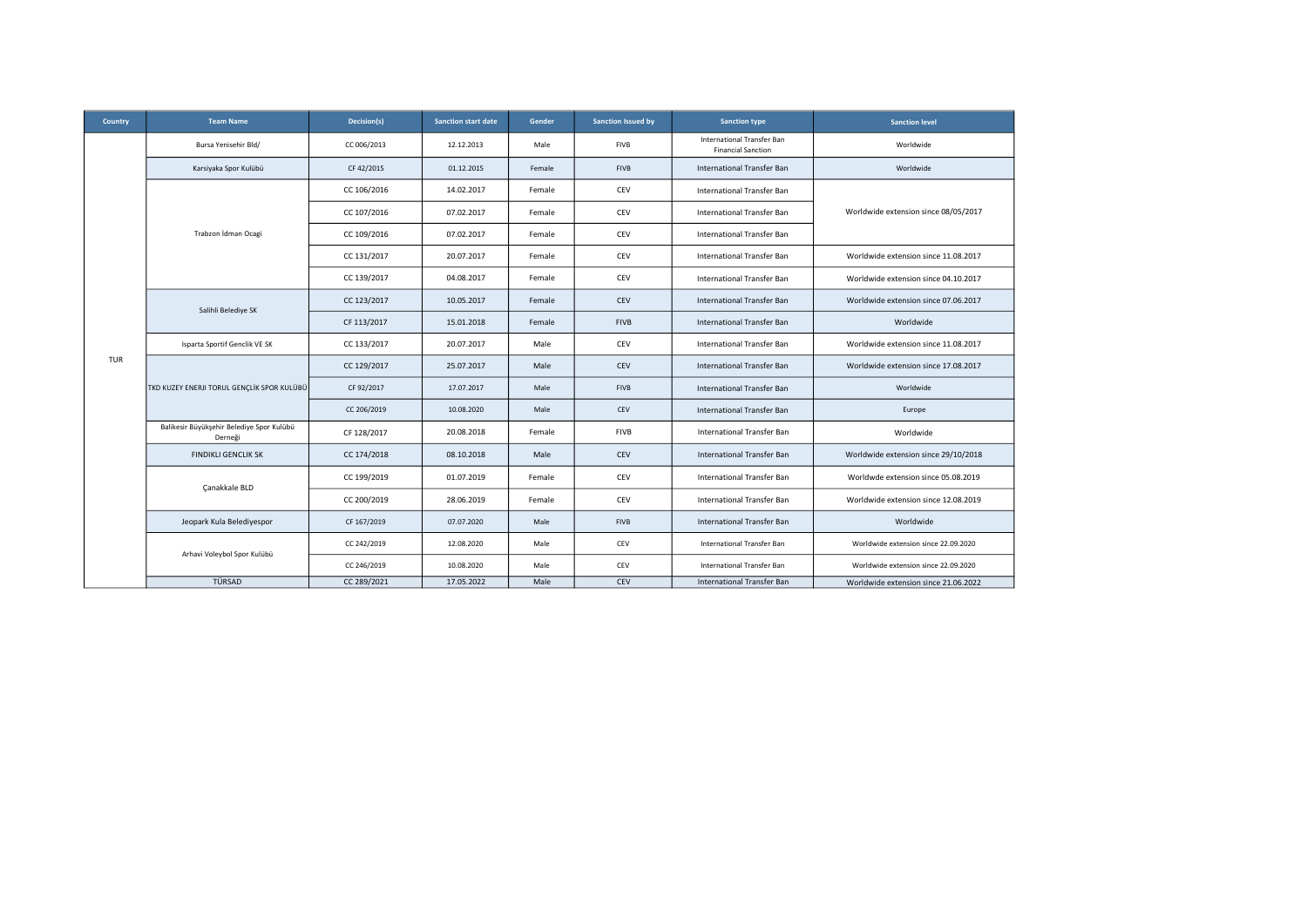|                             | <b>LIST OF SANCTIONED</b><br>PLAYERS/COACHES |             |                       |                      |                                    |                                                              |
|-----------------------------|----------------------------------------------|-------------|-----------------------|----------------------|------------------------------------|--------------------------------------------------------------|
| <b>Federation of Origin</b> | <b>Player/Coach Name</b>                     | Decision(s) | <b>Ban start date</b> | <b>Ban Issued by</b> | <b>Sanction type</b>               | Remark(s)                                                    |
| <b>FIVB</b>                 | Ismael Fernandez                             | CF 35/2015  | 25.01.2016            | <b>FIVB</b>          | International Transfers ban        | Ban will be lifted upon payment<br>of the debt by the Player |
| <b>RUS</b>                  | Yuliia Bessonaya                             | CC 124/2016 | 20.07.2017            | CEV                  | <b>International Transfers ban</b> | Europe                                                       |
| FRA                         | Elisabeth Fedele                             | CC 125/2017 | 07.08.2017            | CEV                  | <b>International Transfers ban</b> | Europe                                                       |
| <b>SLO</b>                  | Alan Komel                                   | CC 162/2018 | 25.06.2018            | CEV                  | International Transfers ban        | Europe                                                       |
|                             |                                              |             |                       |                      |                                    |                                                              |
|                             |                                              |             |                       |                      |                                    |                                                              |
|                             |                                              |             |                       |                      |                                    |                                                              |
|                             |                                              |             |                       |                      |                                    |                                                              |
|                             |                                              |             |                       |                      |                                    |                                                              |
|                             |                                              |             |                       |                      |                                    |                                                              |
|                             |                                              |             |                       |                      |                                    |                                                              |
|                             |                                              |             |                       |                      |                                    |                                                              |
|                             |                                              |             |                       |                      |                                    |                                                              |
|                             |                                              |             |                       |                      |                                    |                                                              |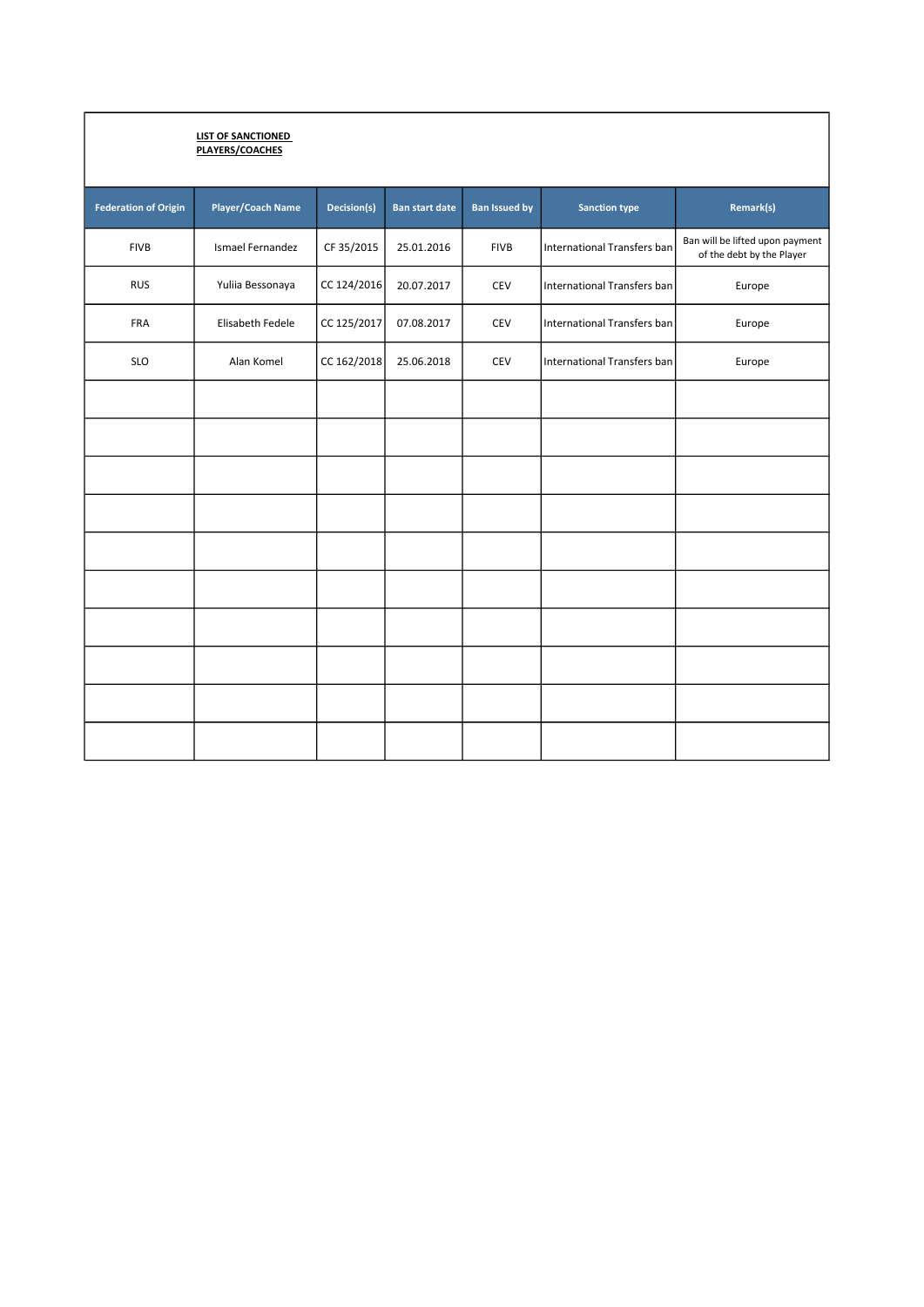| <b>LIST OF PREVIOUS SANCTIONS</b> |                                           |                            |                               |                             |                  |                           |                            |                                                                                                   |
|-----------------------------------|-------------------------------------------|----------------------------|-------------------------------|-----------------------------|------------------|---------------------------|----------------------------|---------------------------------------------------------------------------------------------------|
| Country                           | <b>Team Name</b>                          | Decision(s)                | <b>Sanction start</b><br>date | <b>Sanction end</b><br>date | Gender           | <b>Sanction Issued by</b> | <b>Sanction type</b>       | <b>Sanction level</b>                                                                             |
|                                   | Lokomotiv Baku                            | CC 001/2013                | 04.09.2013                    | 16.09.2013                  | Female           | CEV                       | International Transfer Ban | Europe                                                                                            |
| AZE                               |                                           | RfR 2014-01                | 17.07.2017                    | 04.09.2017                  | Female           | <b>FIVR</b>               | International Transfer Ban | Worldwide                                                                                         |
|                                   | Azerrail Baku                             | CC 173/2018                | 29.08.2018                    | 22.11.2019                  | Female           | CFV                       | International Transfer Ban | Worldwide extension since 12.10.2018                                                              |
|                                   |                                           | CF 123/2018                | 29.08.2018                    | 23.07.2019                  | Female           | <b>FIVB</b>               | International Transfer Ban | Worldwide                                                                                         |
| BEL                               | VC Argex Duvel Puurs                      | CC 009/2013<br>CC 011/2013 | 23.01.2014<br>23.01.2014      | 14.10.2014<br>14.10.2014    | Male             | CEV                       | International Transfer Ban | Worldwide                                                                                         |
|                                   | NEA SALAMINA Famagusta AC                 | CC 030/2014                | 11.03.2015                    | 18.03.2015                  | Male             | CEV                       | International Transfer Ban | Europe                                                                                            |
|                                   | Apollon Pestofera Ltd                     | CC 151/2017                | 27.04.2018                    | 04.10.2018                  | Female           | CFV                       | International Transfer Ban | Worldwide extension since 24.05.2018                                                              |
| CYP                               | Apoel Nicosia                             | CC 187/2018                | 03.06.2019                    | 24.09.2019                  | Male             | CEV                       | International Transfer Ban | Worldwide extension since 13.06.2019                                                              |
|                                   | Apollon Limassol                          | CC 172/2018                | 12.11.2018                    | 30.09.2019                  | Female           | CEV                       | International Transfer Ban | Worldwide extension since 18.12.2018                                                              |
| EGY                               | Zamalek Sporting Club                     | CF 102/217                 | 04.04.2018                    | 05.11.2018                  | Male             | <b>FIVB</b>               | International Transfer Ban | Worldwide                                                                                         |
| ESP                               | C.V. JAV Olimpico                         | CF 115/2017                | 01.06.2018                    | 09.11.2018                  | <b>FIVB</b>      | <b>FIVB</b>               | International Transfer Ban | Worldwide - ban provisionaly lifted                                                               |
| FIN                               | LiigaEura Oy                              | CC 014/2013                | 24.01.2015                    | 03.02.2015                  | Male             | CEV                       | International Transfer Ban | Worldwide                                                                                         |
|                                   | UNION ST. FRANCAIS ST CLOUD PARIS         | CC 235/2019                | 19.05.2020                    | 16.06.2020                  | Male             | CEV                       | International Transfer Ban | Europe                                                                                            |
|                                   | <b>Association Sportive Orange Nassau</b> | CF 06/2013                 | 13.05.2014                    | 01 10 2014                  | Male             | <b>FIVR</b>               | International Transfer Ban | Worlwide                                                                                          |
|                                   |                                           | CF 07/2013                 | 13.05.2014                    | 01.10.2014                  | Male             | <b>FIVB</b>               | International Transfer Ban |                                                                                                   |
| FRA                               | Saint-Raphaël VAR Volleyball              | CF 180/2019                | 14 12 2020                    | 16.04.2021                  | Female           | <b>FIVB</b>               | International Transfer Ban | Worldwide                                                                                         |
|                                   |                                           | CC 227/2019                | 15.12.2020                    | 16.04.2021                  | Female           | CEV                       | International Transfer Ban | Worldwide extension since 09.02.2021                                                              |
|                                   | ASU Lyon                                  | CC 181/2018                | 01.03.2019                    | 26.07.2021                  | Male             | CEV                       | International Transfer Ban | Worldwide extension since 8 April 2019                                                            |
|                                   | <b>VBC CHAMALIERES</b>                    | CC269/2020                 | 18.08.2021                    | 5.10.2021                   | Female           | CEV                       | International Transfer Ban | Europe                                                                                            |
|                                   | Foinikas SC Syros Island                  | CC 040/2014                | 17.07.2015                    | 23.09.2015                  | Male             | CEV                       | International Transfer ban | Worldwide extension since 10.08.2015                                                              |
|                                   |                                           | CC 032/2014<br>RfR 2015/1  | 13.07.2015                    | 08.10.2015                  | Male             | <b>FIVB</b>               | International Transfer ban | Worldwide - ban provisionaly lifted on 25.09.2015 (1 ITC<br>authorized)                           |
|                                   |                                           | CC 095/2016                | 04.10.2016                    | 21.10.2016                  | Male             | CEV                       | International Transfer ban | Europe                                                                                            |
|                                   |                                           | CC 079/2015                | 07.06.2016                    | 10.11.2016                  | Male             | CEV                       | International Transfer ban |                                                                                                   |
|                                   | AO Orestiadas                             | CC 084/2016                | 08.07.2016                    | 10.11.2016                  | Male             | CFV                       | International Transfer ban | Worldwide extension since 04.07.2016                                                              |
|                                   | Gas Pavomhaikos Vrachati                  | CC 126/2017                | 17.08.2017                    | 07.11.2017                  | Male             | CEV                       | International Transfer Ban | Worldwide extension since 13.09.2017                                                              |
|                                   | <b>Iraklis Halkidas</b>                   | CC 152/2017                | 26.03.2018                    | 13.08.2018                  | Male             | CEV                       | International Transfer Ban | Worldwide extension since 26.04.2018                                                              |
| GRE                               |                                           | CC 027/2014                | 05.08.2014                    | 22.02.2018                  | Female           | CEV                       | International Transfer Ban | Worldwide extension and ban extended to both AEK<br>Athinon Female's and men's team on 08.01.2015 |
|                                   | <b>AEK Athinon</b>                        | CC 031/2014                | 08.01.2015                    | 29.10.2018                  | Female           | CEV                       | International Transfer Ban | Worldwide extension since 07.08.2014;<br>Ban extended to both AEK athinon Female's and men's team |
|                                   |                                           | CC 059/2015                | 21.10.2015                    | 30.10.2018                  | Female           | CEV                       | International Transfer Ban | on 08.01.2015                                                                                     |
|                                   | Pamvohaikos AO TAA                        | CF 131/2018                | 20.11.2018                    | 14.02.2019                  | Men              | <b>FIVB</b>               | International Transfer Ban | Worldwide                                                                                         |
|                                   | ARIS THESSALONIKI                         | CC 055/2015                | 25.09.2015                    | 01.08.2019                  | Male &<br>Female | CEV                       | International Transfer Ban | Worldwide extension since 16.10.2015 extended to the<br>Female's team on 09.04.2019               |
|                                   | <b>GAS PAMVOCHAIKOS</b>                   | CC 165/2018                | 09.10.2018                    | 04.11.2019                  | Male             | CEV                       | International Transfer Ban | Worldwide extension since 12.08.2019                                                              |
|                                   | <b>AEK TAA Athens</b>                     | CF 176/2019                | 25.05.2020                    | 03.09.2020                  | Male &<br>Female | <b>FIVB</b>               | International Transfer Ban | Worldwide and ban extended to both AEK TAA Athens'<br>women's and men's team on 26.06.2020        |
|                                   | A.O.P. KIFISSIA                           | CC 213/2019                | 06.05.2020                    | 09.09.2020                  | Male             | CEV                       | International Transfer Ban | Worldwide extension since 18.06.2020                                                              |
|                                   | A.O. THIRAS                               | CC 226/2019                | 16.03.2020                    | 26.05.2020                  | Female           | CFV                       | International Transfer Ban | Europe                                                                                            |
|                                   | PANNAXIAKOS A.O.N.                        | CC 258-2020                | 05.03.2021                    | 16.04.2021                  | Female           | CEV                       | International Transfer Ban | Europe                                                                                            |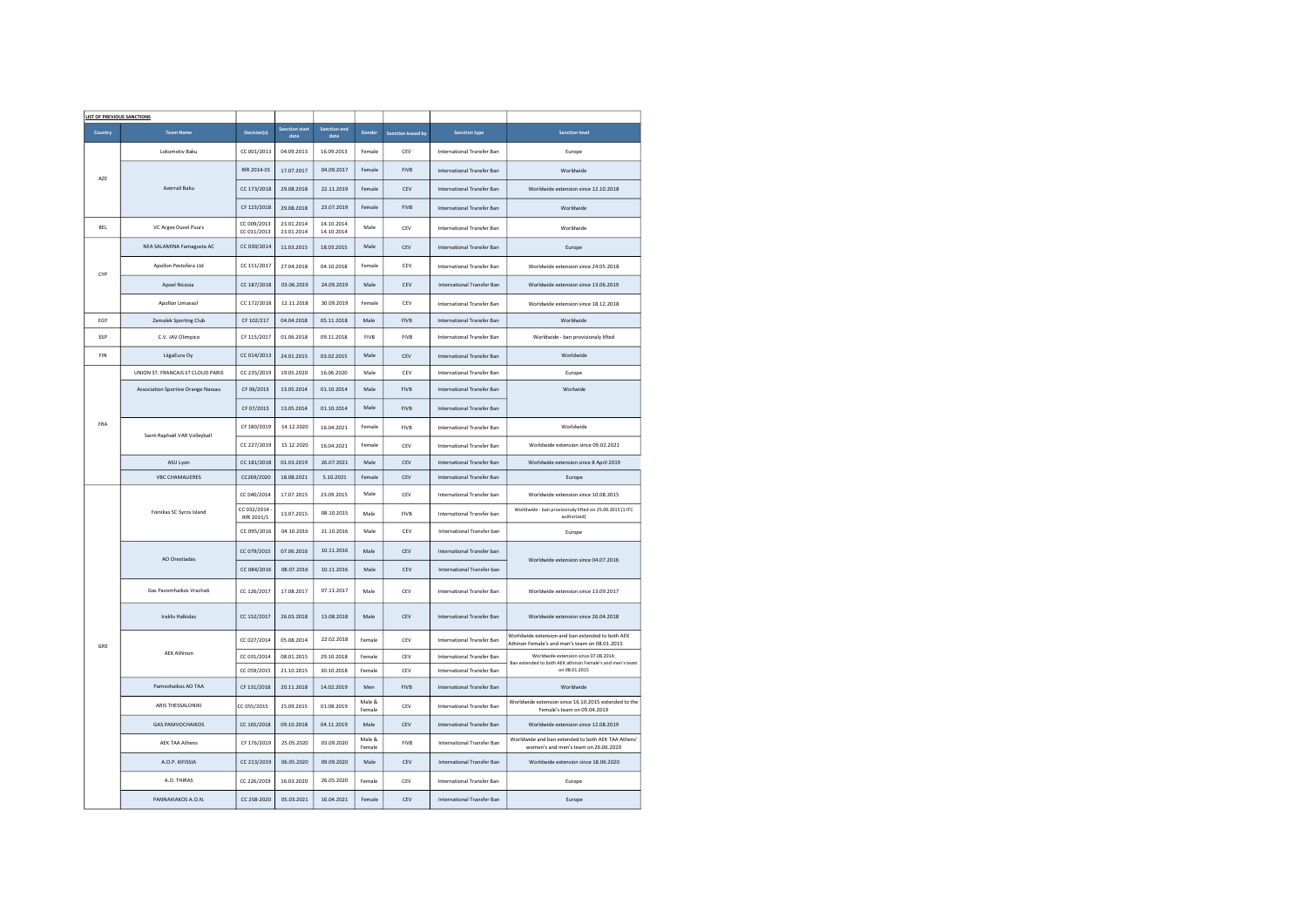| Country    | <b>Team Name</b>                                       | Decision(s)                             | <b>Sanction start</b><br>date | <b>Sanction end</b><br>date | Gender | <b>Sanction Issued by</b> | <b>Sanction type</b>              | <b>Sanction level</b>                |
|------------|--------------------------------------------------------|-----------------------------------------|-------------------------------|-----------------------------|--------|---------------------------|-----------------------------------|--------------------------------------|
| <b>INA</b> | Popsivo Polwan Volleyball Club                         | CF 124/2018                             | 27.11.2018                    | 31.01.2020                  | Female | <b>FIVB</b>               | International Transfer Ban        | Worldwide                            |
| IRI        | Sport Club Sarmayeh Bank                               | CF 49/2015                              | 11.04.2016                    | 23.08.2016                  | Male   | <b>FIVB</b>               | International Transfer ban        | Worldwide                            |
|            | Olimpia Pall Bergamo                                   | CC 195/2018                             | 26.06.2019                    | 26.09.2019                  | Male   | CEV                       | <b>International Transfer Ban</b> | Worldwide extension since 05.08.2019 |
|            |                                                        | CC 182/2018                             | 19.03.2019                    | 14.10.2019                  | Male   | CEV                       | International Transfer Ban        | Worldwide extension since 26.04.2019 |
| <b>ITA</b> | POLISPORTIVA RINASCITA LAGONEGRO                       | CC 223/2019                             | 17.02.2020                    | 08.10.2020                  | Male   | CEV                       | International Transfer Ban        | Worldwide extension since 20.03.2020 |
|            |                                                        | CC 216/2019                             | 09.01.2020                    | 12.10.2020                  | Male   | CEV                       | International Transfer Ban        | Worldwide extension since 10.02.2020 |
|            |                                                        | CC 245/2019                             | 10.12.2020                    | 16.04.2021                  | Male   | CEV                       | International Transfer Ban        | Worldwide extension since 18.01.2021 |
|            | Wealth Planet Perugia Volley S.S.D. a R.L.             | CC 270/2020                             | 24.08.2021                    | 23.09.2021                  | Female | CEV                       | International Transfer Ban        | Europe                               |
| LBA        | Al-Ittihad Sports Club of Misurata                     | CF 122/2018                             | 15.10.2018                    | 12.12.2018                  | Male   | <b>FIVB</b>               | International Transfer Ban        | Worldwide                            |
|            | <b>Tannourine Club</b>                                 | CF 67/2016                              | 07.04.2017                    | 20.10.2017                  | Male   | <b>FIVB</b>               | International Transfer Ban        |                                      |
|            |                                                        | CF 69/2016                              | 07.04.2017                    | 07.11.2017                  | Male   | <b>FIVB</b>               | International Transfer Ban        | Worldwide                            |
|            | Zahraa El Mina Volleyball Club                         | CF 88/2017                              | 25.08.2017                    | 08.12.2017                  | Male   | <b>FIVB</b>               | International Transfer Ban        | Worldwide                            |
| LBN        | Club Jeunesse Bauchrieh                                | CF 73/2016 and<br>RfR 2017-01           | 25.05.2017                    | 03.01.2018                  | Male   | <b>FIVB</b>               | International Transfer Ban        | Worldwide                            |
|            |                                                        | CF 98/2017                              | 21.09.2017                    | 04.01.2018                  | Male   | <b>FIVB</b>               | International Transfer Ban        |                                      |
|            | Al Resallah Sarafand                                   | CF 99/2017                              | 02.10.2017                    | 09.01.2018                  | Male   | <b>FIVB</b>               | International Transfer Ban        | Worldwide                            |
| LBA        | Alnasir Sporting Club                                  | CF 18/2014                              | 08.10.2014                    | 26.08.2015                  | Male   | <b>FIVB</b>               | International Transfer Ban        | Worldwide                            |
|            | Al Ahly Sporting Club Tripoli                          | CF 59/2016 and<br>RfR 2016-12           | 17.07.2017                    | 26.12.2017                  | Male   | <b>FIVB</b>               | International Transfer Ban        | Worldwide                            |
|            |                                                        | CC 045/2015                             | 05.05.2015                    | 08.10.2015                  | Male   | CEV                       | International Transfer ban        |                                      |
|            |                                                        | CC 048/2015                             | 12.05.2015                    | 08.10.2015                  | Male   | CEV                       | International Transfer ban        | Worldwide extension since 23.07.2015 |
| MNE        | OK Budvanska Rivijera Budva (ex Budvanska<br>Rivijera) | CF 32/2015                              | 26.08.2015                    | 30.10.2015                  | Male   | <b>FIVB</b>               | International Transfer ban        |                                      |
|            |                                                        | Declaration<br>dated 29<br>October 2015 | 31.03.2016                    | 25.10.2016                  | Male   | <b>FIVB</b>               | International Transfer ban        | Worldwide - ban provisionaly lifted  |
|            |                                                        | CC 093-2016                             | 07.09.2016                    | 28.10.2016                  | Male   | CEV                       | International Transfer ban        | Europe                               |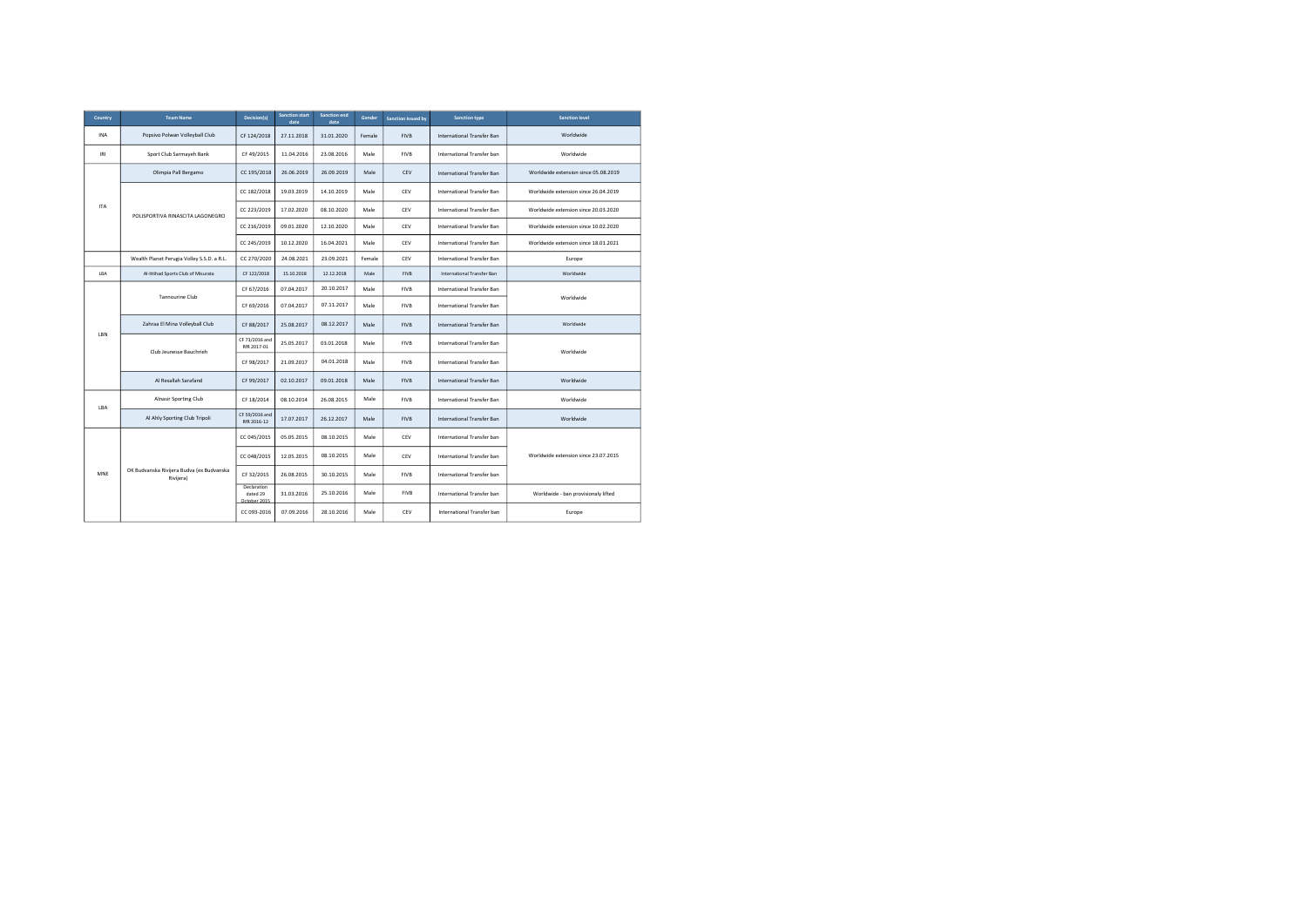| Country | <b>Team Name</b>            | Decision(s)                | <b>Sanction start</b><br>date | Sanction end<br>date | Gender | <b>Sanction Issued by</b> | <b>Sanction type</b>              | <b>Sanction level</b>                                                |
|---------|-----------------------------|----------------------------|-------------------------------|----------------------|--------|---------------------------|-----------------------------------|----------------------------------------------------------------------|
|         |                             | CC 062/2015                | 22.12.2015                    | 25.01.2016           | Female | CEV                       | International Transfer ban        | Europe                                                               |
|         |                             | CF 22/2014                 | 04.03.2015                    | 20.04.2015           | Female | <b>FIVB</b>               | International Transfer Ban        | Worldwide                                                            |
|         |                             | CC 044/2015                | 16.06.2015                    | 14.08.2015           | Female | CEV                       | International Transfer Ban        | Europe                                                               |
|         |                             | CC 113/2016                | 01.03.2017                    | 09.10.2017           | Female | CEV                       | International Transfer Ban        | Worldwide extension since 08/052017                                  |
|         | Budowlani Lodz              | CC 088/2016                | 20.02.2017                    | 12.10.2017           | Female | CEV                       | International Transfer Ban        |                                                                      |
|         |                             | CC 194/2018                | 02.08.2019                    | 07.10.2019           | Female | CEV                       | International Transfer Ban        | Worldwide extension since 20.09.2019                                 |
|         |                             | CC 184/2018                | 22.03.2019                    | 09.10.2019           | Female | CEV                       | International Transfer ban        | Worldwide extension since 26.04.2019                                 |
|         |                             | CC 231/2019                | 14.04.2020                    | 09.09.2020           | Female | CEV                       | International Transfer Ban        | Worldwide extension since 14.08.2020                                 |
| POL     |                             | CC 251/2019                | 07.01.2021                    | 21.06.2021           | Female | CEV                       | International Transfer Ban        | Worldwide extension since 09.02.2021                                 |
|         | AZS Politechnika Warszawska | CC 096/2016                | 27.11.2016                    | 02.05.2017           | Male   | CEV                       | International Transfer Ban        | Europe                                                               |
|         |                             | CC 029/2014                | 13.05.2015                    | 23.10.2015           | Male   | CEV                       | International Transfer ban        | Worldwide extension since 26.08.2015                                 |
|         | Wisla Warszawa              | CC 081/2016                | 25.07.2016                    | 09.11.2016           | Female | CEV                       | International Transfer ban        | Worldwide extension since 16.08.2016                                 |
|         | KS Jastrzębski Węgiel SA    | CC 050/2015<br>RfR 2015/5  | 12.08.2015                    | 30.10.2015           | Male   | CEV                       | International Transfer ban        | Europe - ban provisionaly lifted on 24.09.2014 (1 ITC<br>authorized) |
|         |                             | CF 40/2015                 | 03.02.2016                    | 17.10.2016           | Female | <b>FIVB</b>               | International Transfer ban        | Worldwide                                                            |
|         | PTPS Pila                   | CF 84/2016                 | 15.06.2017                    | 19.10.2017           | Female | <b>FIVB</b>               | International Transfer Ban        |                                                                      |
|         |                             | CC 114/2016                | 04.03.2017                    | 20.10.2017           | Female | CEV                       | International Transfer Ban        | Worldwide extension since 08.05.2017                                 |
|         |                             | CF 86/2016                 | 25.08.2017                    | 20.10.2017           | Female | <b>FIVB</b>               | International Transfer Ban        | Worldwide                                                            |
|         | WKS CZARNI RADOM            | CC 229/2019                | 08.04.2020                    | 07.09.2020           | Male   | CEV                       | International Transfer Ban        | Worldwide extension since 19.05.2020                                 |
|         | Projekt Warszawa            | CC260/2020                 | 23.08.2021                    | 01.10.2021           | Male   | CEV                       | <b>International Transfer Ban</b> | Worldwide extension since 24.09.2021                                 |
|         |                             | CF 29/2015                 | 21.08.2015                    | 16.09.2015           | Male   | <b>FIVB</b>               | International Transfer ban        |                                                                      |
|         | Al-Rayyan Sports Club       | CF 30/2015                 | 21.08.2015                    | 17.09.2015           | Male   | <b>FIVB</b>               | International Transfer ban        | Worldwide                                                            |
| QAT     |                             | CF 106/2017                | 15.01.2018                    | 04.04.2018           | Male   | <b>FIVB</b>               | International Transfer Ban        |                                                                      |
|         | Al Arabi Sports Club        | CF 136/2018                | 06.11.2018                    | 18.11.2019           | Male   | <b>FIVB</b>               | <b>International Transfer Ban</b> | Worlwide                                                             |
|         |                             | CF 104/2017<br>RfR 2017-06 | 31.08.2018                    | 31.08.2018           | Male   | FIVB                      | International Transfer Ban        | Worldwide                                                            |
|         | Qatar Sports Club           | CF 116/2017<br>RfR 2018-04 | 12.12.2018                    | 05.09.2019           | Male   | <b>FIVB</b>               | International Transfer Ban        | Worldwide                                                            |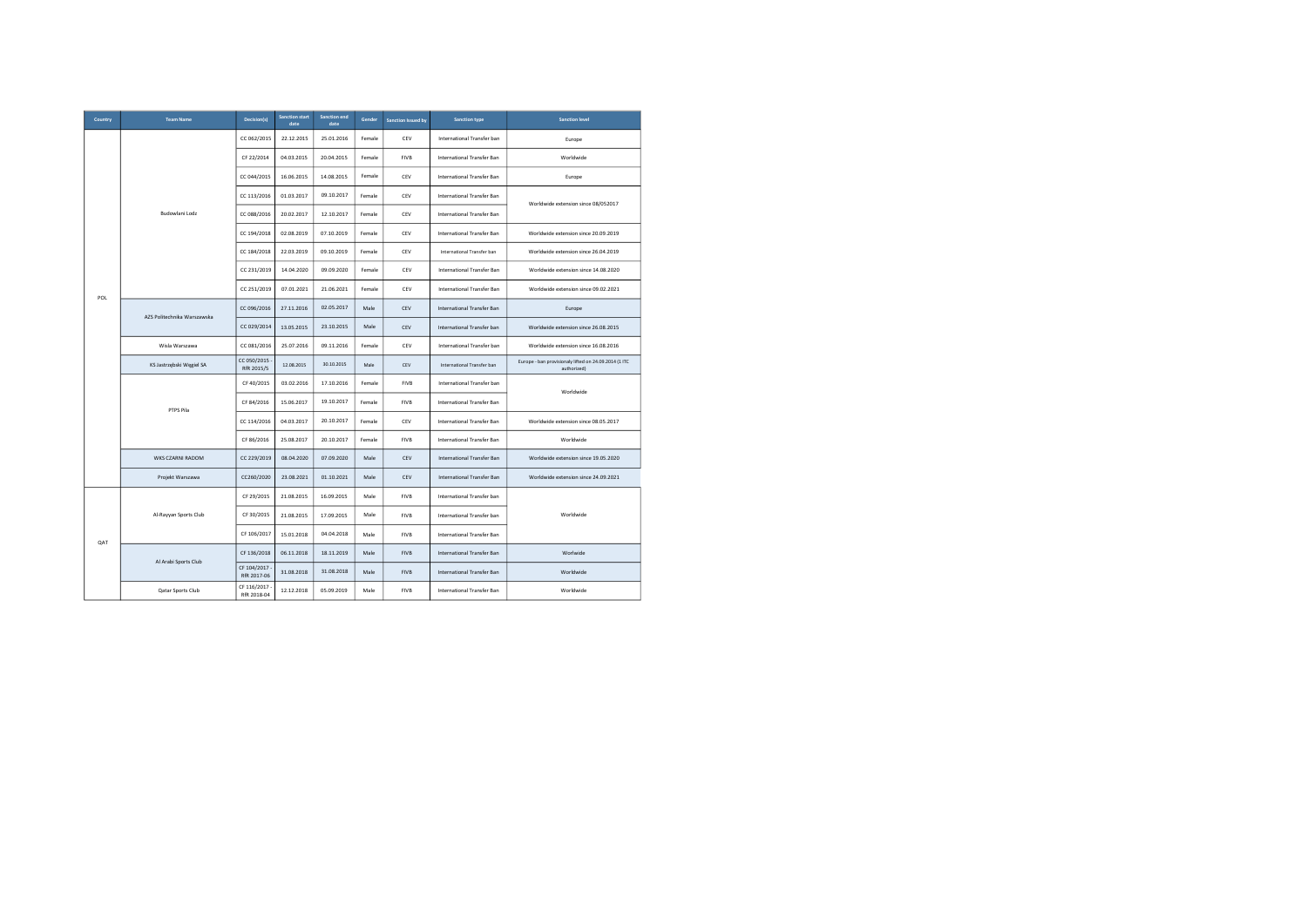| Country    | <b>Team Name</b>                       | Decision(s) | <b>Sanction start</b><br>date | Sanction end<br>date | Gender | <b>Sanction Issued by</b> | <b>Sanction type</b>                                    | <b>Sanction level</b>                                                       |
|------------|----------------------------------------|-------------|-------------------------------|----------------------|--------|---------------------------|---------------------------------------------------------|-----------------------------------------------------------------------------|
|            | Dinamo Bucuresti Sporting Club         | CC 066/2015 | 18.01.2016                    | 25.01.2016           | Male   | CEV                       | International Transfer ban                              | Europe                                                                      |
|            |                                        | CC 047/2015 | 21.05.2015                    | 27.07.2016           | Female | CEV                       | International Transfer ban                              | Worldwide extension since 23.07.2015                                        |
|            | Stiinta Bacau Volleyball Club          | CC 117/2016 | 19.04.2017                    | 25.04.2017           | Female | CEV                       | International Transfer ban                              | Europe                                                                      |
|            |                                        | CC 148/2017 | 08.01.2018                    | 28.03.2018           | Male   | CEV                       | International Transfer Ban                              | Europe                                                                      |
| ROU        | ACS Volei Municipal Zalau              | CC 156/2017 | 19.04.2018                    | 23.07.2018           | Male   | CEV                       | International Transfer Ban                              | Worldwide extension since 14.05.2018                                        |
|            |                                        | CC 159/2017 | 23.05.2018                    | 20.07.2018           | Male   | CEV                       | International Transfer Ban                              | Worldwide extension since 11.06.2018                                        |
|            | Club Sportiv Municipal Volei Alba Blaj | CC 207/2019 | 06.04.2020                    | 27.04.2020           | Female | CEV                       | International Transfer Ban                              | Europe                                                                      |
|            |                                        | CF 105/2017 | 15.05.2018                    | 06.09.2018           | Female | <b>FIVB</b>               | International Transfer Ban                              | Worldwide                                                                   |
|            | <b>CSM Targoviste</b>                  | CC 155/2017 | 13.04.2018                    | 12.10.2018           | Male   | CEV                       | International Transfer Ban                              | Worldwide extension since 28.05.2018                                        |
|            | C.S.U. TG MURES                        | CC 168/2018 | 07.08.2018                    | 08.10.2020           | Female | CEV                       | <b>International Transfer Ban</b>                       | Worldwide extension since 30.08.2018                                        |
|            | <b>Belgorod Belogorie</b>              | CC 012/2013 | 12.12.2013                    | 09.01.2014           | Male   | CEV                       | International Transfer Ban<br><b>Financial Sanction</b> | Worldwide                                                                   |
|            |                                        | CC 132/2017 | 01.08.2017                    | 28.08.2017           | Male   | CEV                       | International Transfer Ban                              | Europe                                                                      |
|            |                                        | CC 036/2014 | 21.01.2015                    | 09.11.2015           | Female | CEV                       | International Transfer Ban                              |                                                                             |
|            | Fakel Novy Urengoy                     | CF 20/2014  | 26.02.2015                    | 29.04.2016           | Male   | <b>FIVB</b>               | International Transfer ban                              |                                                                             |
| <b>RUS</b> |                                        | CF 24/2014  | 23.07.2015                    | 11.05.2016           | Female | <b>FIVB</b>               | International Transfer ban                              | Worldwide                                                                   |
|            |                                        | CF 26/2014  | 22.07.2015                    | 19.10.2016           | Male   | <b>FIVB</b>               | International Transfer ban                              |                                                                             |
|            |                                        | CF 16/2014  | 08.10.2014                    | 12.06.2018           | Male   | <b>FIVB</b>               | International Transfer ban                              |                                                                             |
|            | Volleyball Club Ural Ufa               | CF 110/2017 | 15.01.2018                    | 19.10.2018           | Male   | FIVB                      | International Transfer Ban                              | Worldwide                                                                   |
|            | Zarechie Odintsovo Volleyball Club     | CC 015/2013 | 14.02.2014                    | 24.03.2022           | Female | CEV                       | International Transfer Ban                              | Worldwide                                                                   |
|            |                                        | CC 016/2013 | 14.02.2014                    | 24.03.2022           | Female | CEV                       | International Transfer Ban                              |                                                                             |
| <b>SLO</b> | Sportno Drustvo Go Sport               | CF 03/2013  | 19.10.2017                    | 09.01.2014           | Male   | <b>FIVB</b>               | International Transfer Ban                              | Worldwide                                                                   |
|            |                                        | CF 23/2014  | 11.03.2015                    | 14.12.2015           | Male   | <b>FIVB</b>               | International Transfer ban                              |                                                                             |
|            |                                        | CF 31/2015  | 22.09.2015                    | 14.01.2016           | Male   | <b>FIVB</b>               | International Transfer ban                              | Worldwide Ban extended to both CSS men's and<br>Female's team on 12.10.2015 |
| TUN        | Club Sportif Sfaxien                   | CF 38/2015  | 04.01.2016                    | 14.01.2016           | Female | <b>FIVB</b>               | International Transfer ban                              |                                                                             |
|            |                                        | CF 63/2016  | 30.08.2016                    | 25.10.2016           | Male   | <b>FIVB</b>               | International Transfer ban                              |                                                                             |
|            |                                        | CF 68/2016  | 04.01.2017                    | 17.10.2017           | Male   | <b>FIVB</b>               | International Transfer Ban                              | Worldwide                                                                   |